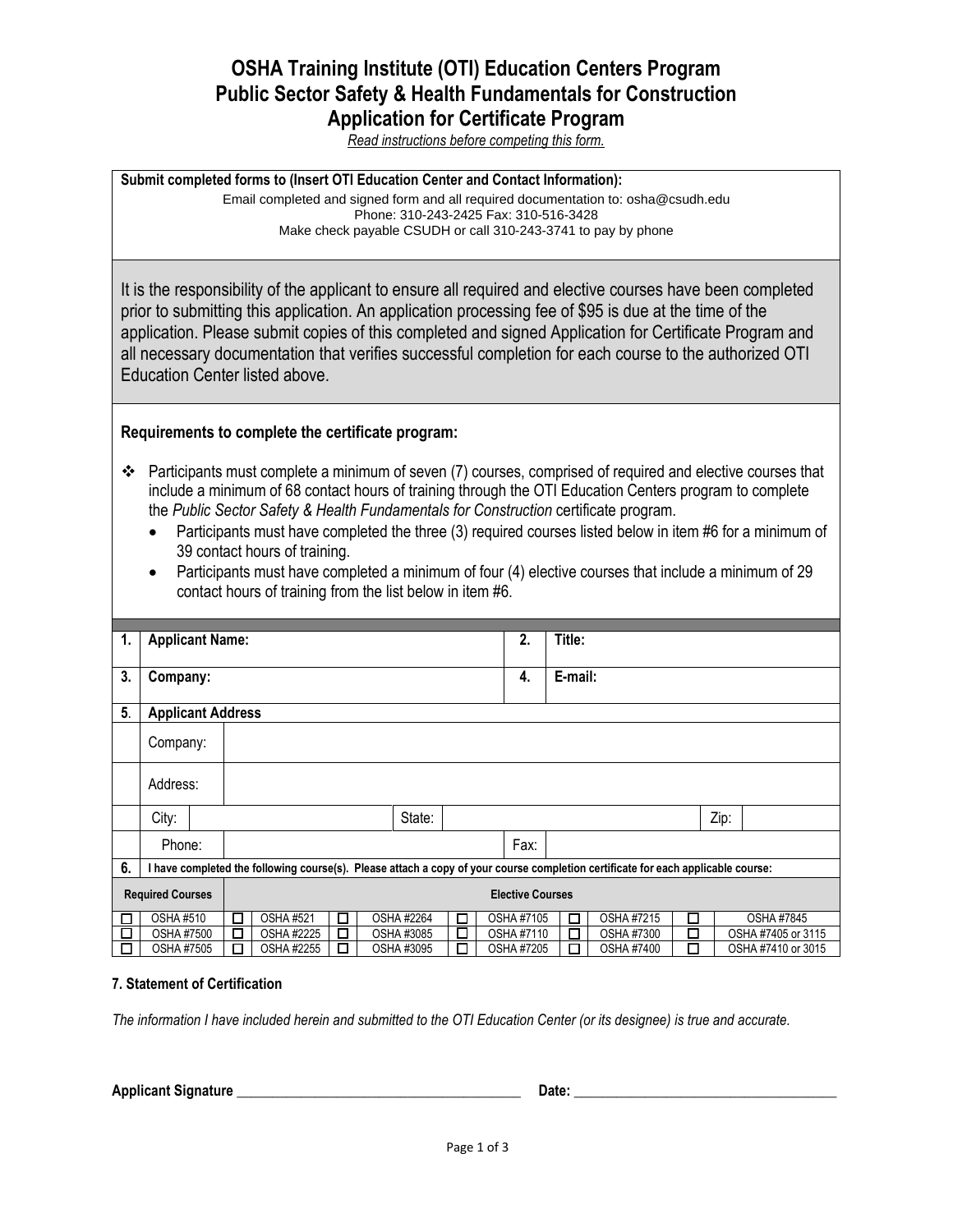# **OSHA Training Institute (OTI) Education Centers Program Public Sector Safety & Health Fundamentals for Construction Application for Certificate Program**

*Read instructions before competing this form.*

## **THIS PAGE IS USED FOR INTERNAL PURPOSES ONLY**

|                                          | <b>OFFICE USE ONLY</b>                                                           |  |  |  |  |                     |                                                             |  |  |  |
|------------------------------------------|----------------------------------------------------------------------------------|--|--|--|--|---------------------|-------------------------------------------------------------|--|--|--|
| Approving Authority Signature:<br>Date:  |                                                                                  |  |  |  |  |                     |                                                             |  |  |  |
| Check One: $\Box$ Approved               |                                                                                  |  |  |  |  | $\Box$ Not Approved |                                                             |  |  |  |
| 1.                                       | <b>Approving Authority Name:</b>                                                 |  |  |  |  |                     | Title:                                                      |  |  |  |
| 3.                                       | <b>OTI Education Center:</b>                                                     |  |  |  |  |                     | E-mail:                                                     |  |  |  |
| 5.                                       | <b>Approving Authority Address</b>                                               |  |  |  |  |                     |                                                             |  |  |  |
|                                          | Address:                                                                         |  |  |  |  |                     |                                                             |  |  |  |
|                                          |                                                                                  |  |  |  |  |                     |                                                             |  |  |  |
|                                          | City:<br>State:                                                                  |  |  |  |  | Zip:                |                                                             |  |  |  |
|                                          | Phone:                                                                           |  |  |  |  |                     |                                                             |  |  |  |
| If not approved, please indicate reason: |                                                                                  |  |  |  |  |                     |                                                             |  |  |  |
| □                                        | Applicant did not complete the required courses.                                 |  |  |  |  |                     | Applicant did not sign form.                                |  |  |  |
| $\Box$                                   | Applicant did not submit documentation of completion<br>for all courses.         |  |  |  |  |                     | Applicant did not complete four of the elective<br>courses. |  |  |  |
| □                                        | Application processing fee was not paid.                                         |  |  |  |  |                     | Applicant did not complete the minimum 68 contact<br>hours. |  |  |  |
| □                                        | Applicant did not complete a minimum of 29 contact<br>hours of elective courses. |  |  |  |  |                     | Other: (please explain)                                     |  |  |  |

**Process for review and approval:**

- **The OTI Education Center will review this form for accuracy and ensure that appropriate supporting documentation attached.**
- **If this form is not approved, the OTI Education Center will notify the applicant in writing with the reason.**
- **If the form is approved, the OTI Education Center will send the completed form and all supporting documentation to the Directorate of Training and Education (DTE) at the following address:**

**Director Office of Training Program and Administration OSHA Directorate of Training and Education 2020 S. Arlington Heights Road Arlington Heights, IL 60005-4102**

- **Upon receipt, DTE will process the program certificate, to include the applicant's name and issue date, and will mail the program certificate to the OTI Education Center. DTE will contact the OTI Education Center with any questions or concerns.**
- **The authorized OTI Education Center is responsible for issuing the program certificate to the student.**